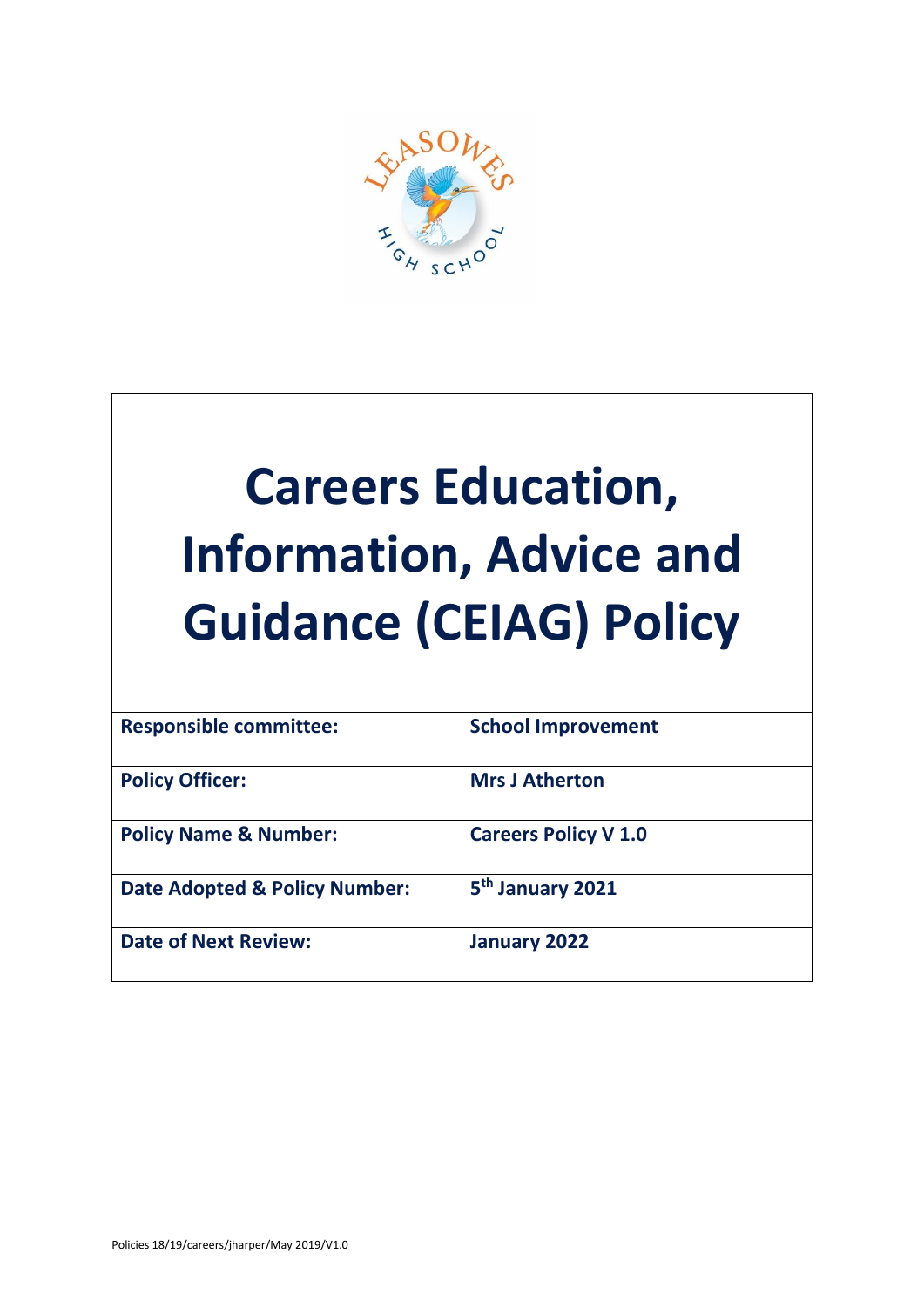# **Introduction**

Careers education, information, advice and guidance (CEIAG) is an essential part of the support we offer students here at Leasowes High School. Effective careers support can help to prepare students for the opportunities, responsibilities and experiences of life. It is vital that we support students to develop the knowledge and skills they need to make informed choices for their future. As a result, the careers programme has a whole school remit designed to complement the school curriculum.

This policy sets out how career activities are delivered at school and explains what stakeholders can expect from the careers programme.

# **Aims & Objectives**

The career programme at Leasowes High School aims to:

Encourage students to be ambitious, broaden their horizons and explore their own career aspirations throughout their life at school (see our curriculum policy for links.)

Ensure students' readiness to take their next step in their learning career

By following the principles of the Gatsby Benchmarks and the new CID Framework for Learning, the careers programme aims to:

- $\triangleright$  Help students to understand the changing world of work by providing a stable careers programme for all students
- $\triangleright$  Facilitate meaningful encounters with employers
- $\triangleright$  Support positive transitions post 16/18
- ➢ Enable students to develop research skills to find out about opportunities including labour market information
- $\triangleright$  Help students to develop the skills, attitudes and qualities to make a successful transition into the world of work by linking careers to the curriculum
- $\triangleright$  Encourage participation in continued learning, including further and higher education and apprenticeships
- ➢ Support inclusion, challenging stereotyping and promoting equality of opportunity
- $\triangleright$  Provide opportunities for students to encounter employers including work experience placements in year 10

During their time here at Leasowes High School students can expect:

- $\triangleright$  The support they need to make the right choice for their options at KS4 and after year 11 and 13.
- $\triangleright$  Access unbiased information on future learning and training, careers and labour market information
- $\triangleright$  Career lessons during form time, PSHCE and assembly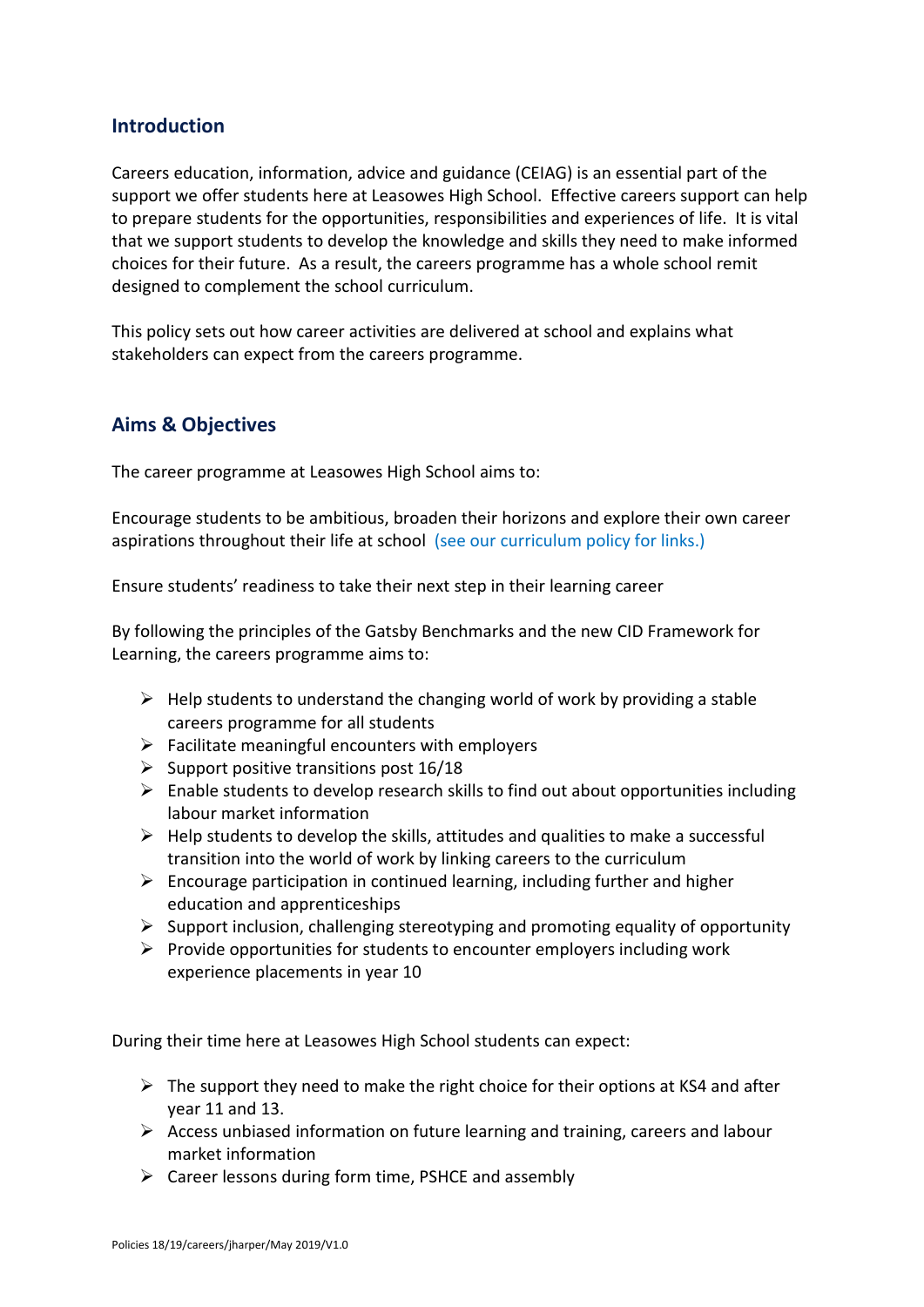- $\triangleright$  Have a meaningful encounter with a representative from the world of work each school year, these include work experience, careers talks, assemblies, employer talks and small group meetings (See our careers programme)
- $\triangleright$  Hear from a range of education providers, including colleges, universities and apprenticeship organisations
- $\triangleright$  The opportunity to talk through their career and educational choices with staff including form tutors and the careers leaders
- $\triangleright$  Provide parents with up to date information to help them support their child on their next phase

# **Careers Education**

The content of the taught careers education programme is based around learning outcomes outlined in the Careers Framework.

# **Years 7, 8 & 9 - Key Stage 3**

Careers Education and Guidance begins in Year 7 as part of the PSHCE curriculum when pupils undertake a self-assessment of their achievements, qualities, aptitudes and activities. They use goal setting, review, reflection and action planning to support progress and to set short and medium term goals.

In Year 8 pupils are made aware of how the world of work is changing and the skills that promote employability. They undertake research into the requirements for a range of jobs and are encouraged to consider the longer-term implications and potential progression opportunities in employment. Job profiles are researched and pupils are introduced to Careers Information and resources available.

An options choice evening is held for Year 9 students and their parents where choices are explained and staff are available for discussion. Short term and long term plans are made as part of the programme for choosing KS4 options, and targets and choices are discussed with a member of staff.

Subject ambassadors receive careers training in their subject are to share career options in the subject with their peers.

#### **Years 10 and 11 - Key Stage 4**

In year 10 students have the opportunity to gain valuable work experience in a placement of their choosing. This will give them an understanding of the working world. They will be encouraged to identify and apply to organisations that interest them and keep a detailed log of their experiences. They will also explore legal limits and right at work including an introduction to managing money. They will commence their personal statements and CV.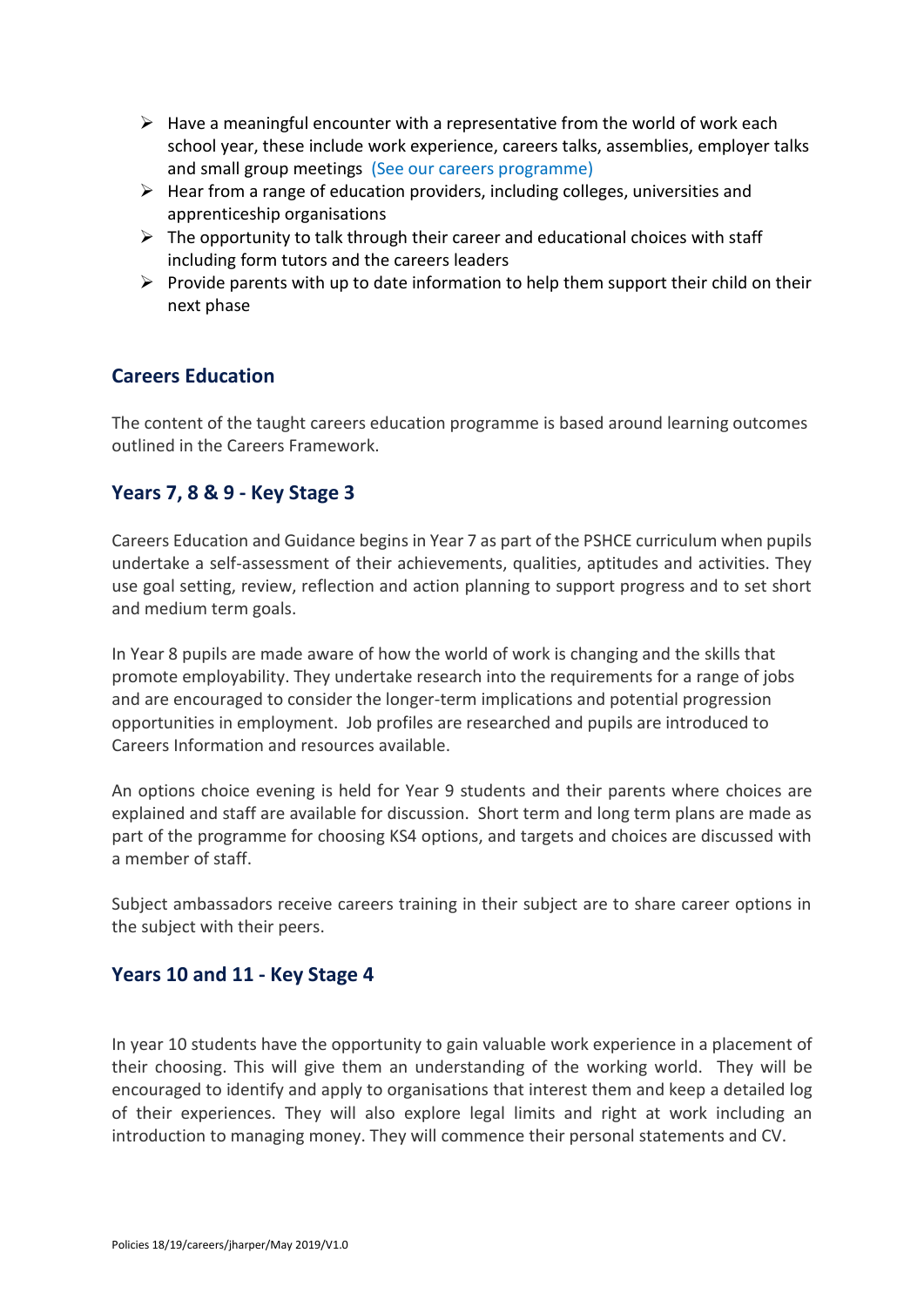In year 11 students will re-assess their skills and look at different qualifications. They will also explore their options in terms of next steps and have a detailed look at the jobs market, finalise personal statements and experience a mock interview. Every student will receive one to one careers advice from an independent careers advisor with a personalised action plan.. They will have an Options evening and a Parents' evening to help them to prepare for their Year 12 Option Choices, they will also receive a talk about the Invictus Sixth Form.

# **Year 12 & 13 - Key Stage 5**

In KS5 pupils are given information about Higher Education and Careers opportunities throughout the year. All Year 13 pupils receive a practice interview, preparing them for the world of work. They will work on fine tuning their personal statements and have visits from a number of external educational providers and apprenticeships.

# **Needs-based referral**

Head of year, Pastoral Managers, Form Tutors and Sixth Form Managers will work with students and identify students who would benefit from early intervention, for example a student with lack of direction or lack of motivation; students with SEND; certain students receiving pupil premium funding; or those who have potential to become NEET (Not in Employment, Education or Training). For those students who are at risk of NEET, further interventions are arranged as appropriate for each student. For example Connexions, Krunch mentoring and SLT mentoring of Year 11 students.

# **Career Information**

Career information is available through the display board located outside the careers office and also on form notice boards. The careers office also contains a range of university and college prospectuses, career guides, apprenticeship and employer information. This information is also shared with student via email and also the schools twitter account giving details of careers or educational events that may be of interest. An independent careers advisor is employed by the school one day a week to conduct one to one careers appointments with year 11 students and group careers sessions with years 7-10. Students are able to drop in with the careers advisor at breaks and lunchtimes on the day that he is in school.

# **External Providers**

A range of external providers are invited into school to support the careers programme, These might include local colleges, universities, training providers apprenticeship organisations employers, school alumni, or staff from various projects.